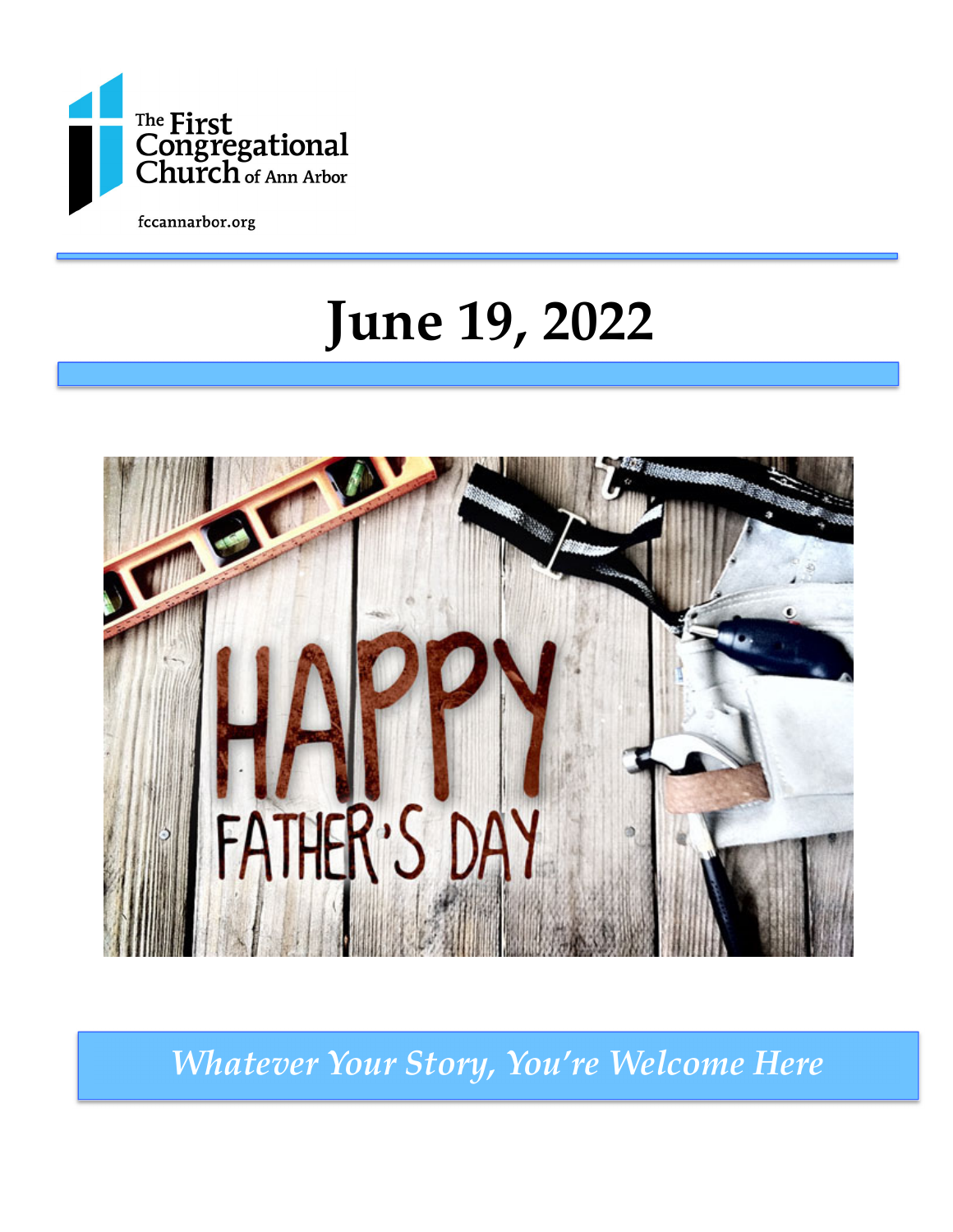

**Robert K. Livingston**  Minister **Darcy A. Crain**  Minister **Lily Tinker Fortel** Minister

Chapel Communion: 9:30 a.m. Traditional Worship Service: 10:00 a.m.

### **We Gather to Worship God**

*~ Hearing assistance devices are located in the back entrance area of the church ~*

| <b>Welcome</b> and                    |                                                                                                                                                                                                                                                                                                                                                                                                                  | Rev. Bob Livingston                        |  |
|---------------------------------------|------------------------------------------------------------------------------------------------------------------------------------------------------------------------------------------------------------------------------------------------------------------------------------------------------------------------------------------------------------------------------------------------------------------|--------------------------------------------|--|
| Announcements                         |                                                                                                                                                                                                                                                                                                                                                                                                                  | Rev. Darcy Crain                           |  |
| Prelude                               | "We Pray God by Whose Name all Parenthood is Known<br>who Dost in Love Proclaim Each Family Thine Own"<br>(Rhosymedre)                                                                                                                                                                                                                                                                                           | R. Vaughan Williams<br>Timothy Huth, organ |  |
| * Gathering Hymn                      | "The Summer Days Are Come Again"                                                                                                                                                                                                                                                                                                                                                                                 | (Text on back page)                        |  |
| * Call to Worship                     |                                                                                                                                                                                                                                                                                                                                                                                                                  | <b>Sheryl Kurze</b>                        |  |
| One:                                  | We gather this morning as the family of God, as brothers<br>and sisters, called into a community of compassion and<br>service.                                                                                                                                                                                                                                                                                   |                                            |  |
| All:                                  | We come in joyful adoration to God, singing to God who<br>showers us with love.<br>We come from households and neighborhoods, from places<br>near and far, giving thanks to God for the blessing of this<br>day.<br>God is present with us as we gather. Thanks be to God!                                                                                                                                       |                                            |  |
| One:                                  |                                                                                                                                                                                                                                                                                                                                                                                                                  |                                            |  |
| All:                                  |                                                                                                                                                                                                                                                                                                                                                                                                                  |                                            |  |
| One:                                  | Let us worship God together! Let us pray.                                                                                                                                                                                                                                                                                                                                                                        |                                            |  |
| * Prayer of Invocation<br>(in unison) | Creator God, in your awesome providence you have made<br>us to live in human families May our love for you inspire<br>us to live in harmony with others and in peace with<br>ourselves. In this time of worship, may we express our<br>gratitude to you for the gifts of love and companionship<br>and life, for we pray these things in the name of Jesus<br>Christ, who taught us when praying to say together |                                            |  |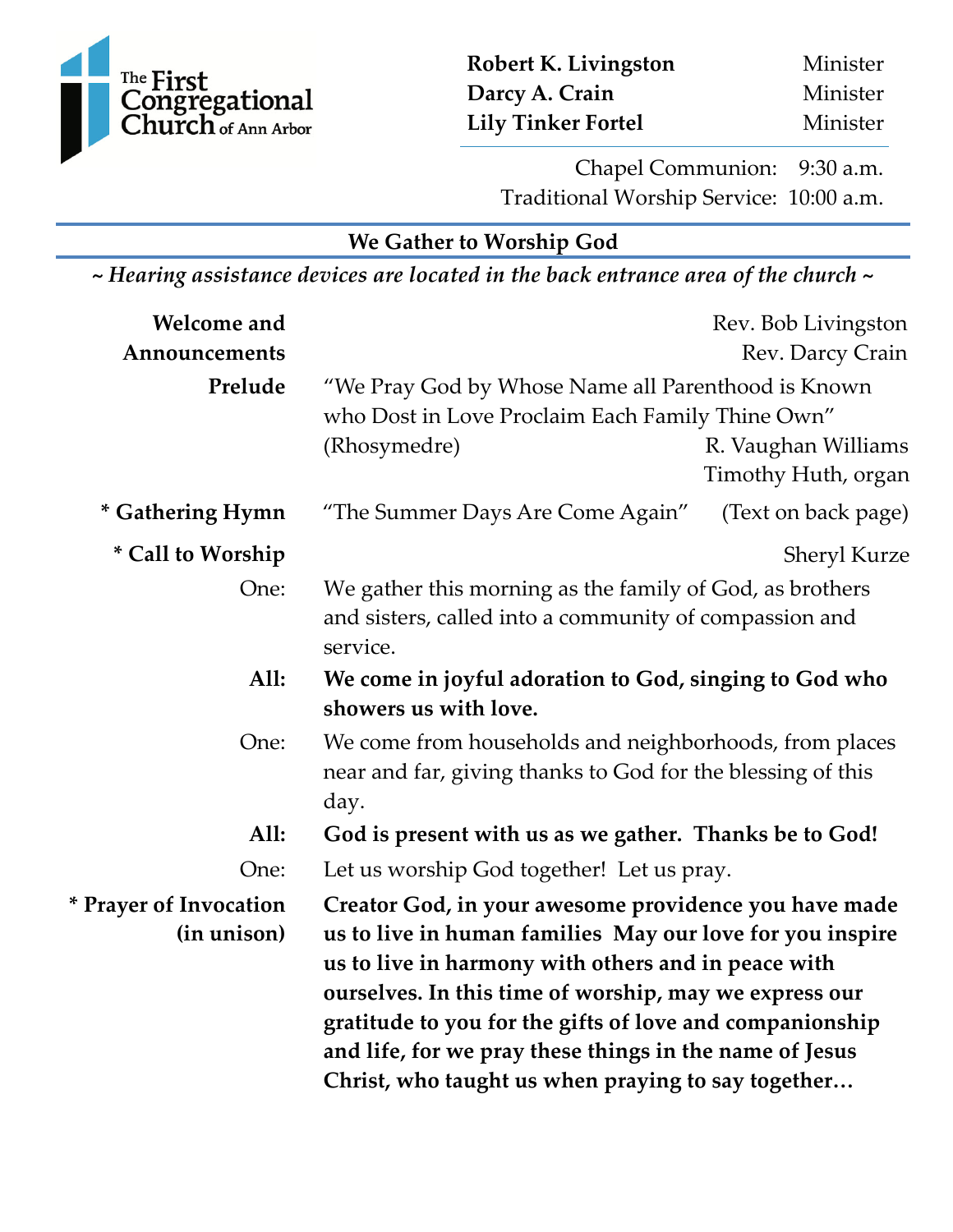| * Lord's Prayer<br>(in unison)    | Our Father who art in heaven, hallowed be thy name. Thy<br>kingdom come, thy will be done, on earth as it is in<br>heaven. Give us this day our daily bread, and forgive us<br>our debts, as we forgive our debtors. And lead us not into<br>temptation, but deliver us from evil. For thine is the<br>kingdom, and the power, and the glory, forever. Amen. |                                   |  |  |
|-----------------------------------|--------------------------------------------------------------------------------------------------------------------------------------------------------------------------------------------------------------------------------------------------------------------------------------------------------------------------------------------------------------|-----------------------------------|--|--|
| * Gloria Patri<br>(in unison)     | Glory be to the Father, and to the Son, and to the Holy<br>Ghost. As it was in the beginning, is now and ever shall be,<br>world without end. Amen. Amen.                                                                                                                                                                                                    |                                   |  |  |
|                                   | Give, Share, Rejoice                                                                                                                                                                                                                                                                                                                                         |                                   |  |  |
| <b>Offertory Sentences</b>        |                                                                                                                                                                                                                                                                                                                                                              | Rev. Darcy Crain                  |  |  |
| <b>Offertory Music</b>            |                                                                                                                                                                                                                                                                                                                                                              | Timothy Huth, organ               |  |  |
| * Doxology                        | Praise God from whom all blessings flow;<br>Praise him, all creatures here below;<br>Praise him above, ye heavenly host;                                                                                                                                                                                                                                     |                                   |  |  |
|                                   | Praise Father, Son and Holy Ghost. Amen.                                                                                                                                                                                                                                                                                                                     |                                   |  |  |
| * Prayer of Dedication            |                                                                                                                                                                                                                                                                                                                                                              | Rev. Darcy Crain                  |  |  |
|                                   | We Grow in Our Faith                                                                                                                                                                                                                                                                                                                                         |                                   |  |  |
| <b>Hebrew</b>                     | Isaiah 40:28-31                                                                                                                                                                                                                                                                                                                                              |                                   |  |  |
| <b>Scripture Reading</b>          |                                                                                                                                                                                                                                                                                                                                                              |                                   |  |  |
| <b>Gospel Reading</b>             | John 10:7-10                                                                                                                                                                                                                                                                                                                                                 |                                   |  |  |
| Sermon                            | "Setting Your Sights"                                                                                                                                                                                                                                                                                                                                        | Rev. Bob Livingston               |  |  |
| Solo                              | "What a Wonderful World"                                                                                                                                                                                                                                                                                                                                     |                                   |  |  |
|                                   |                                                                                                                                                                                                                                                                                                                                                              | George David Weiss and Bob Thiele |  |  |
|                                   |                                                                                                                                                                                                                                                                                                                                                              | Terry Farmer, guitar and vocals   |  |  |
|                                   | We Go Forth to Live and Serve                                                                                                                                                                                                                                                                                                                                |                                   |  |  |
| <b>Work Trip</b><br>Commissioning |                                                                                                                                                                                                                                                                                                                                                              | Rev. Darcy Crain                  |  |  |
| * Parting Hymn                    | "For the Beauty of the Earth"                                                                                                                                                                                                                                                                                                                                | Hymn $#28$                        |  |  |
| Charge and<br><b>Benediction</b>  |                                                                                                                                                                                                                                                                                                                                                              | Rev. Bob Livingston               |  |  |
| Postlude                          | "Love Divine, All Love's Excelling" (Hyfrydol)                                                                                                                                                                                                                                                                                                               |                                   |  |  |
|                                   |                                                                                                                                                                                                                                                                                                                                                              | R. Vaughan Williams               |  |  |
|                                   | * Congregation standing. (Please feel free to remain seated if standing is difficult.)                                                                                                                                                                                                                                                                       | Timothy Huth, organ               |  |  |